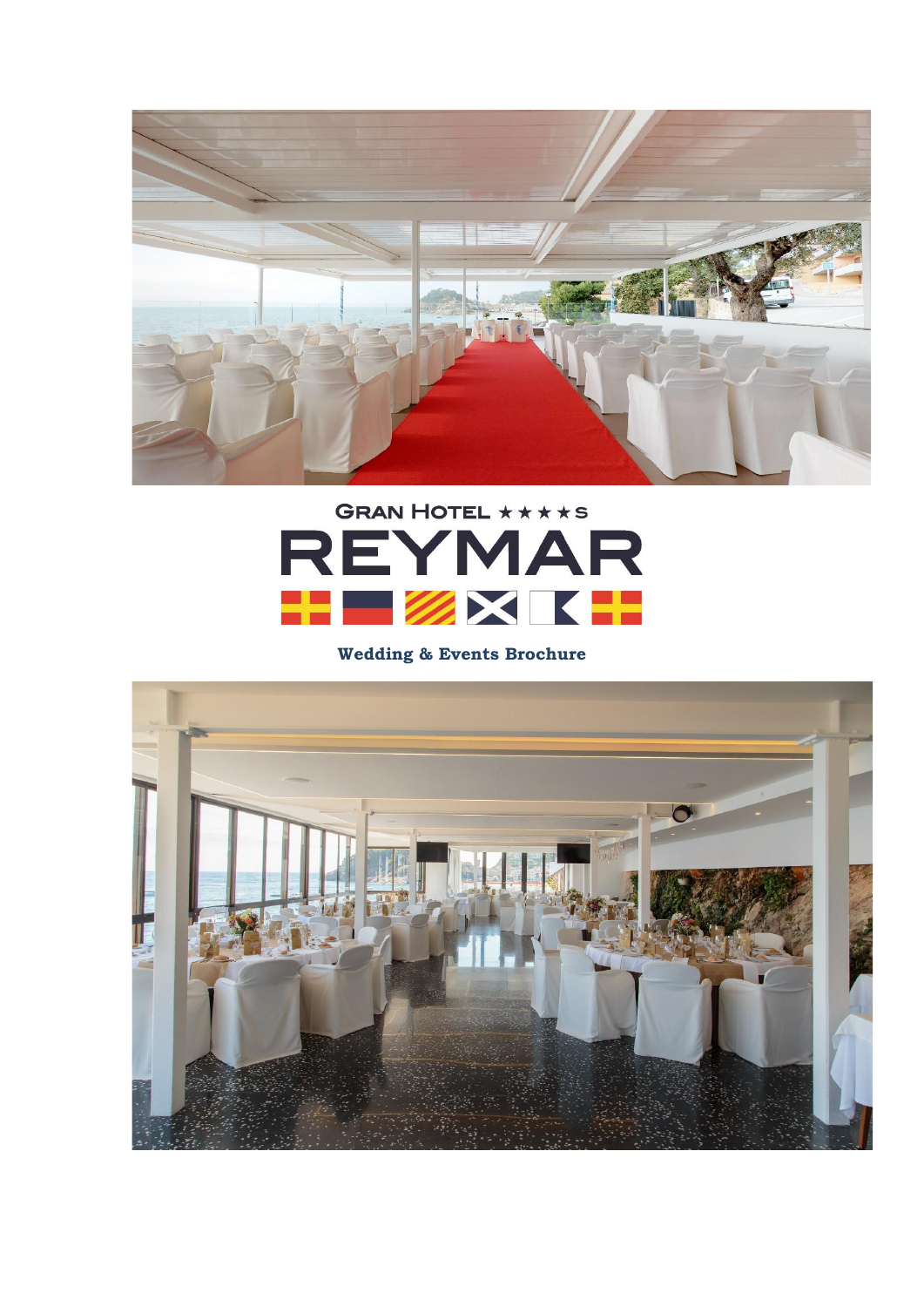

# **Appetizers 39,50 € p.p**

# **COLD Appetizers**

- 1. Mozzarella pearls marinated in olive oil and basil with cherry tomatoes
- 2. Bite of smoked salmon and fresh cheese
- 3. Shots of Andalucian gazpacho with spring onion oil
- 4. Mini-puff pastry with partridge pate olive oil flavored and Maldon salt
- 5. Melon brochette with a touch of Spanish ham
- 6. Roast beef 'coca`, horseradish, caramelized onion and watercress
- 7. Fish and seafood ceviche with corn tacos
- 8. Teaspoon of peppers, eggplant, foie, crystal caramel and Modena reduction
- 9. Salmon marinated with yogurt sauce
- 10. Tropical seafood salad
- 11. Bite of crab and herring roe
- 12. Pickled tuna loin with candied onion
- 13. Duck micuit taco with raisin and pine nuts vinaigrette
- 14. Vegetable mini sandwich
- 15. Salmon and avocado Makis with soy sauce

# **HOT Appetizers**

- 16. Goat cheese lollipop, quince, nuts and tomato jam
- 17. Roasted octopus, mashed potatoes broken with paprika, apple and sprouts
- 18. Mushrooms risotto, asparagus and crispy parmesan
- 19. Cod fritters with mango sauce
- 20. Reymar homemade croquettes
- 21. Chicken teriyaki brochette
- 22. Mini-hamburgers with brie cheese and Dijon mustard
- 23. Reymar handmade croquettes
- 24. Skewered prawns coated with soy noodles

| <b>Extra Aperitif suggested</b> |                                                      | Price p. p. |
|---------------------------------|------------------------------------------------------|-------------|
|                                 | 1. Steak tartar of yeal                              | 2,50 €      |
|                                 | 2. Steak tartar of salmon with scales of Maldon salt | 2,50 €      |
|                                 | 3. Rice with seafood, black rice, or fidieua         | 4.00 €      |
|                                 | 4. Spanish Ham (*)                                   | 10,00€      |

### **The aperitif includes the drinks:**

| Martini Bianco and Rosso | Fruit juices   |
|--------------------------|----------------|
| <b>Refreshments</b>      | Mineral water  |
| <b>Bier</b>              | Wines and Cava |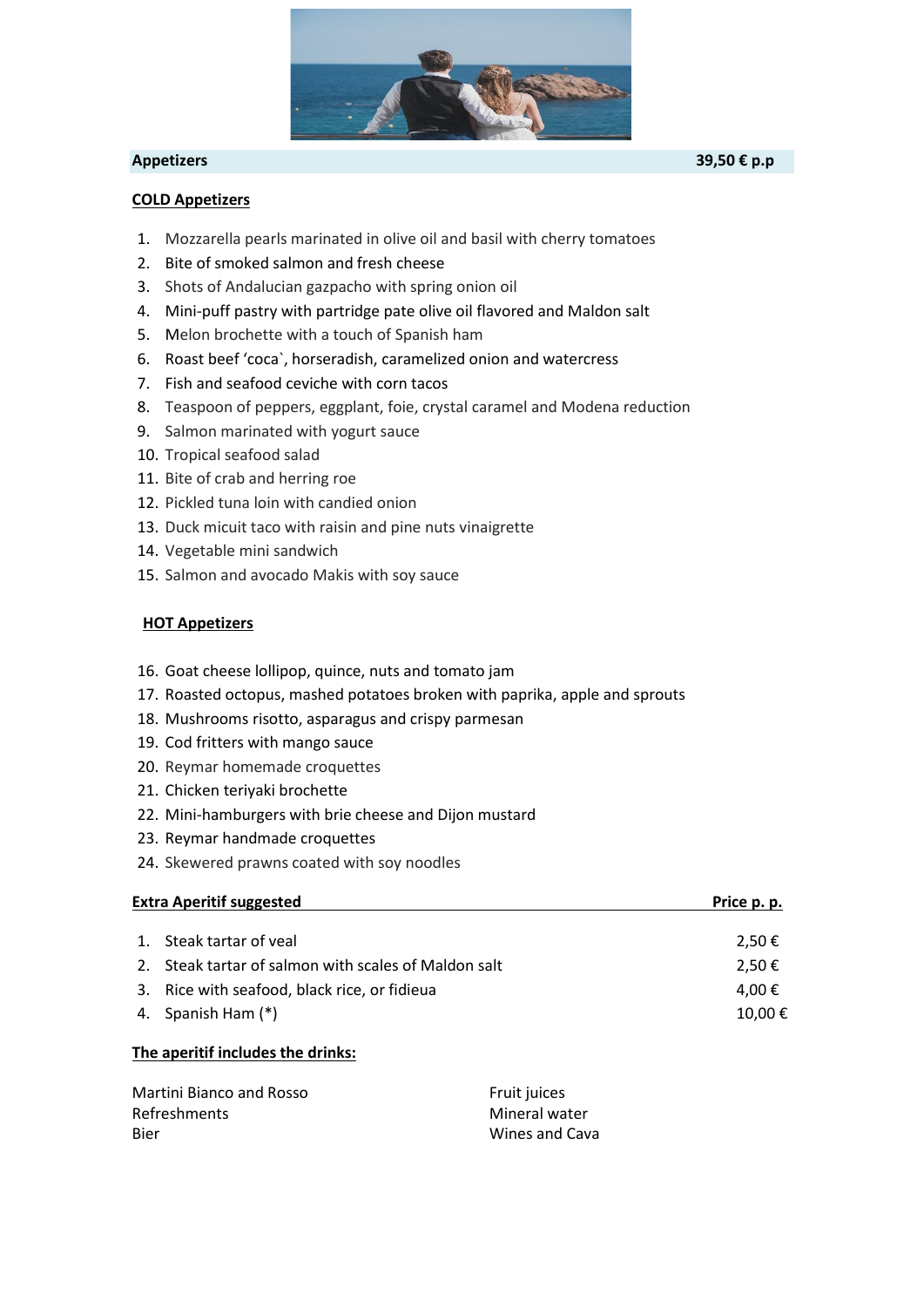

| <b>STARTERS</b> |                                                                         | Price p. p. |  |
|-----------------|-------------------------------------------------------------------------|-------------|--|
|                 |                                                                         |             |  |
| 1.              | Flavored Beef consommé and diced foie and funchy                        | 10,00€      |  |
| 2.              | Lobster cream with king prawns marinated in Cava                        | 16,00€      |  |
| 3.              | Pumpkin cream with cheese marinated in truffle oil                      | 12,00€      |  |
| 4.              | Wild mushrooms cream with flaked almonds and spatter ceps               | 13,00€      |  |
| 5.              | Ananas and tropical fruit cocktail with salsa rose king prawns          | 23,00€      |  |
| 6.              | Lobster salad with trout roe with mango and fennel vinaigrette          | 34,00€      |  |
| 7.              | King prawns salad with dices of marinated water melon and               |             |  |
|                 | Vinaigrette of green pistachio                                          | 27,00€      |  |
| 8.              | Salmon Tartar with avocado slices and vegetables                        | 22,00€      |  |
|                 | <b>MAIN DISHES (Meat or/and fish)</b>                                   | Price p. p. |  |
|                 |                                                                         |             |  |
| <b>Fish</b>     |                                                                         |             |  |
| 1.              | Turbot with ceps vinaigrette and green asparagus                        | 35,00€      |  |
| 2.              | Monk fish fillet with shrimp and clams                                  | 33,00€      |  |
| 3.              | Baked Supreme of Gilt-head bream with potatoes                          | 30,00€      |  |
| 4.              | Hake and prawns with green asparagus                                    |             |  |
|                 | and Mousseline of sea urchin                                            | 29,00€      |  |
| 5.              | Supreme of sea Bass with shrimp cream and strudel                       | 30,00€      |  |
| 6.              | Cim i Tomba (typic Tossa fishers' dish)                                 | 37,00€      |  |
| 7.              | Grilled seafood Reymar style                                            | 76,00€      |  |
|                 | (1/2 crawfish, 1/2 lobster, red prawns, razor clams, clams and cockles) |             |  |
| <b>Meat</b>     |                                                                         |             |  |
| 1.              | Fillet Mignon with foie cream and baked potatoes slices                 | 34,00€      |  |
| 2.              | Lamb roasted in oven at low temperature with candied                    |             |  |
|                 | Potatoes with thyme                                                     | 32,00€      |  |
| 3.              | Medallions of duck breast with confited apple with cinnamon             |             |  |
|                 | with toasted honey creamy                                               | 31,00€      |  |
| 4.              | Entrecôte of Girona's beef with mushroom sauce and                      |             |  |
|                 | creamy potato cake                                                      | 32,00€      |  |
| 5.              | Roasted Lamb with chalotas and potatoes                                 | 35,00€      |  |
| 6.              | Beef cooked at 65 degrees temperature with ratafía                      |             |  |
|                 | and pears in red wine                                                   | 29,00€      |  |
| 7.              | Beef tenderloin medallions with Pedro Ximenez sauce                     |             |  |
|                 | And vegetables and bacon                                                | 34,00€      |  |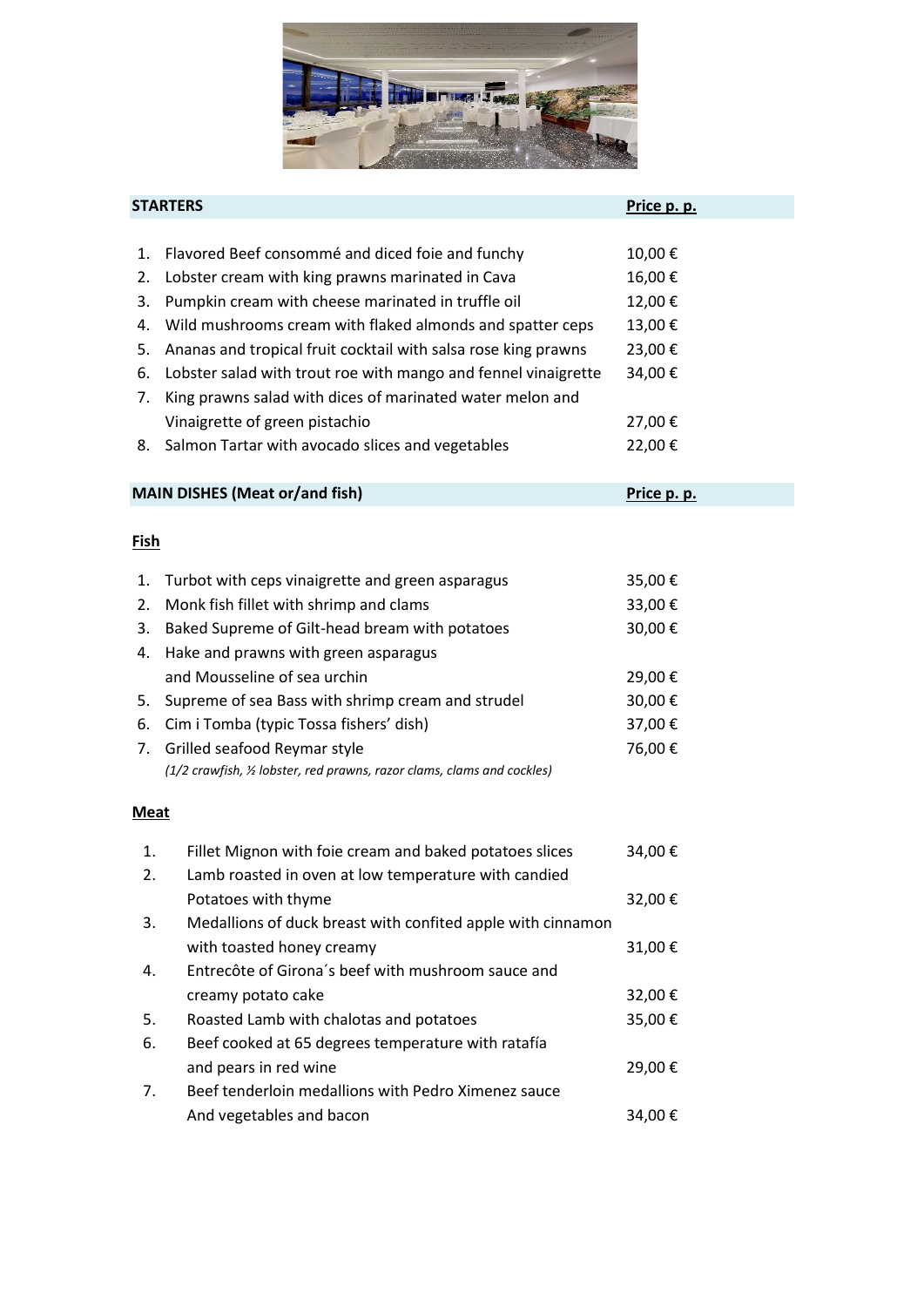

*At your choice*

**WEEDING CAKE Price p. p. 13,00 €**

- 1. Three chocolates cake with passion fruit
- 2. San Marcos cake with crunchy crystal candy
- 3. Red Velvet
- 4. Biscuit glace cake with crunchy chocolate
- 5. Sara Cake with almond butter
- 6. Delirium mousse of chocolate, coffee and almond
- 7. Cream and strawberries cake

# **STANDARD BODEGA Price p. p. 26,00 €**

*At your choice*

White Wine

- 1. Blanc Pescador, d.o. Empordà
- 2. Masía Hill, d.o. Penedès
- 3. Palomo Cojo Verdejo, d.o. Rueda

# Red Wine

- 1. Gran Civet Hill, d.o. Penedès
- 2. Viña Paceta crianza, d.o. Rioja
- 3. Jaros Crianza, d.o. Rivera de Duero

### Cava

1. Rigol Brut Nature, d.o. Cava

|                 | <b>RESOPON</b> (evening meal)                                                                       | Price p. p.     |
|-----------------|-----------------------------------------------------------------------------------------------------|-----------------|
| At your choice  |                                                                                                     |                 |
|                 | 1. Assortment of sausages and cheeses with bread buffet<br>2. Chocolate fountains with fruit slices | 8,00 €<br>9,00€ |
| <b>OPEN BAR</b> |                                                                                                     | Price p. p.     |
|                 |                                                                                                     |                 |

| 1. 2 Hours | 21,00 € |
|------------|---------|
| 2. 3 Hours | 27,00 € |